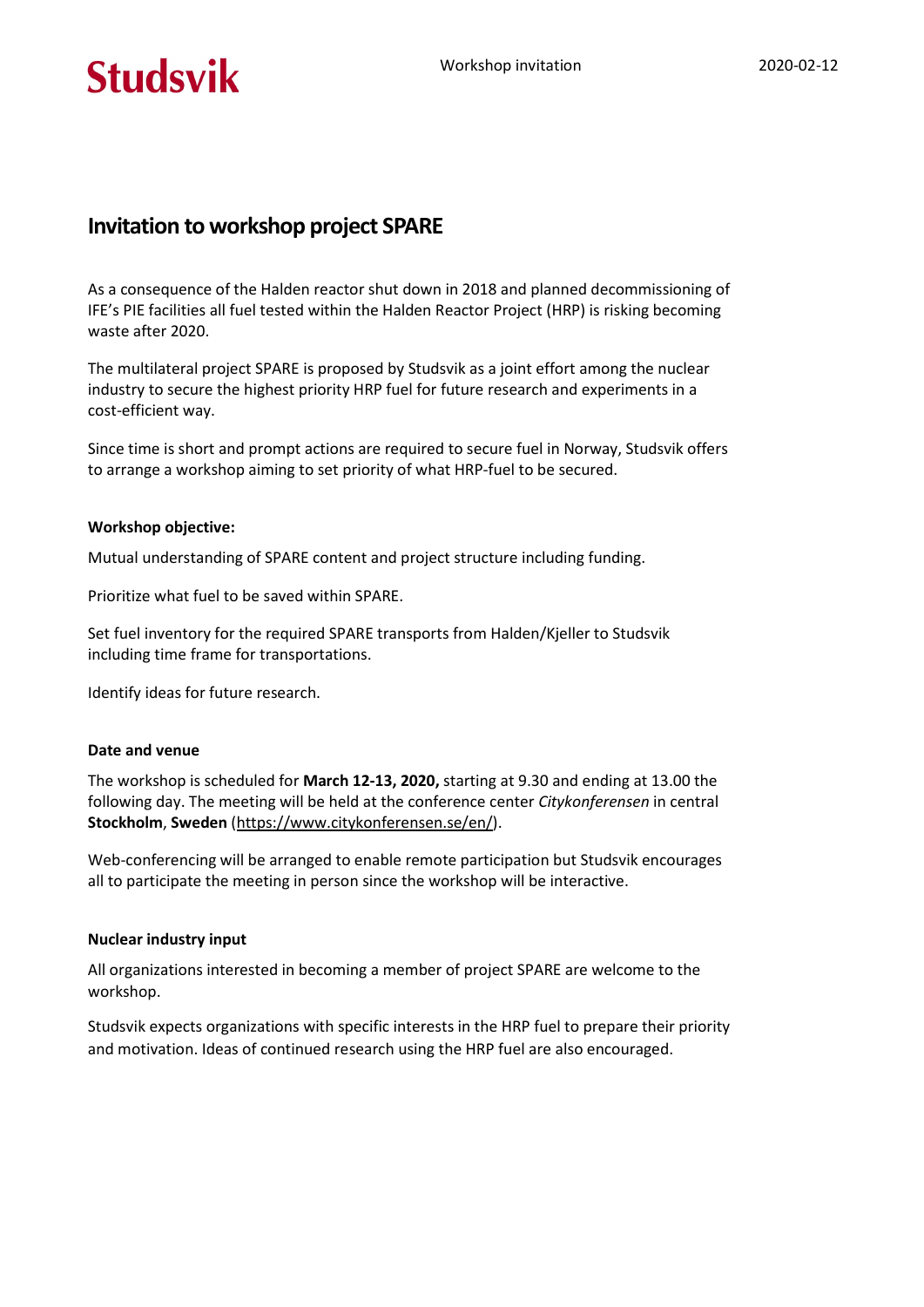# **Studsvik**

### Registration and special food

If you have not already registered your organization's attendance and if you have special food requirements, please send

- Name(s) of representative(s) from your organization
- If you are attending workshop in person or via web
- Special food requirement

to spare@studsvik.com no later than February 28<sup>th</sup> to secure a seat at the workshop.

### More information

Any questions about SPARE or the workshop can be addressed to spare@studsvik.com or by contacting

Carolina Losin (+46 7600 214 78) or Daniel Jädernäs (+46 7600 210 34).

We look forward to meeting you in Stockholm and your active participation in the workshop,

 $M.L.$ 

Carolina Losin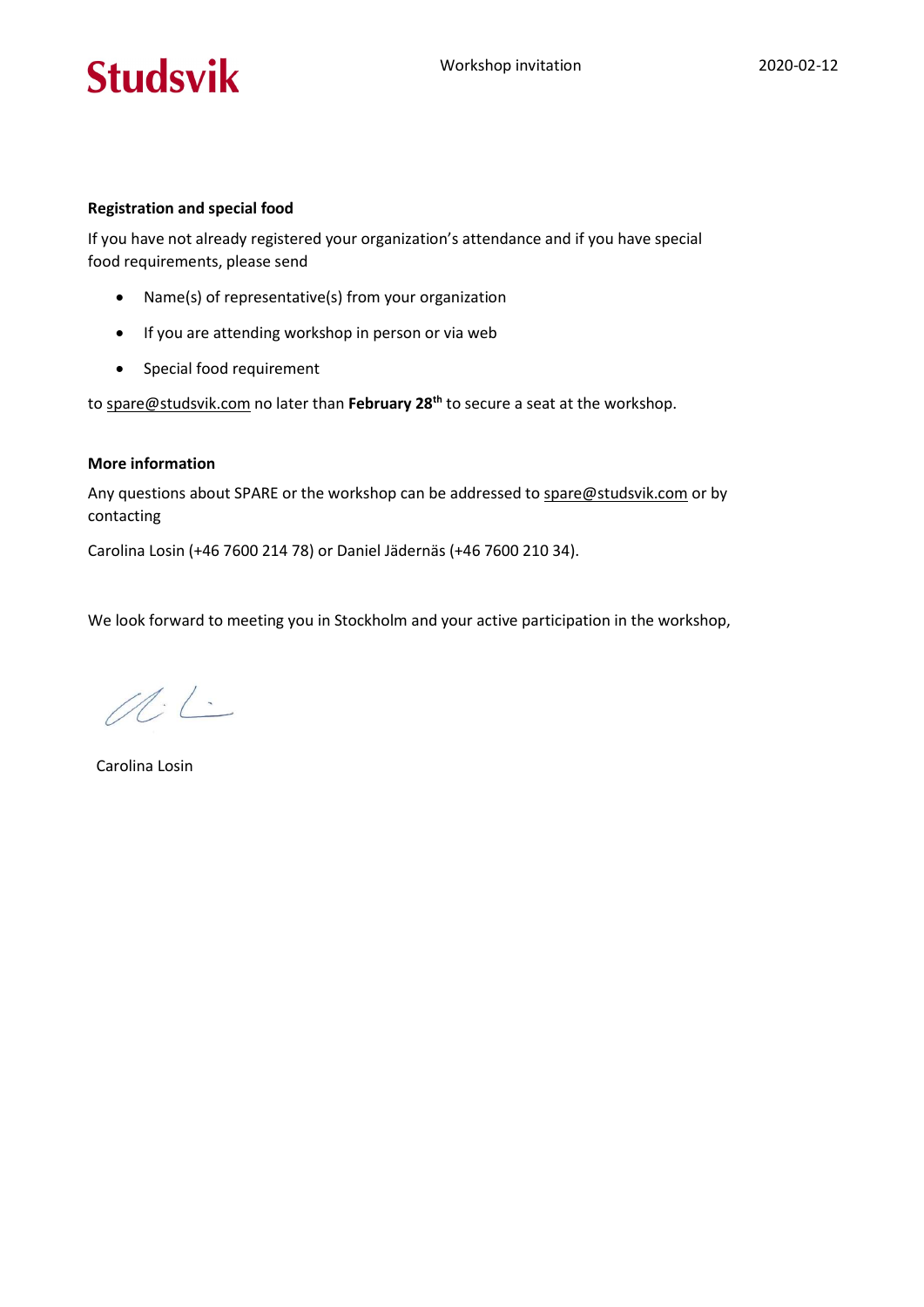

## SPARE workshop - Agenda

Venue: Citykonferensen (https://www.citykonferensen.se/en/), Celsius-room.

#### Workshop objective:

Mutual understanding of SPARE content and project structure including funding.

Prioritize what fuel to be saved within SPARE.

Set fuel inventory for the required SPARE transports from Halden/Kjeller to Studsvik including time frame for transportations.

Identify ideas for future research.

### March 12, 09.30-17.00

| 09.30 | Welcome and workshop objectives (Studsvik)                                                             |                                                                                                                   |
|-------|--------------------------------------------------------------------------------------------------------|-------------------------------------------------------------------------------------------------------------------|
| 09.45 | Securing the Halden Legacy: Enhancing the Outcome of the Halden Reactor<br>Experiments (Carlo Vitanza) |                                                                                                                   |
| 10.45 | SPARE proposal, content (Studsvik)                                                                     |                                                                                                                   |
| 11.00 | Coffee                                                                                                 |                                                                                                                   |
| 11.30 | SPARE proposal, project structure and budget (Studsvik)                                                |                                                                                                                   |
| 12.15 | Proposed fuel inventory for SPARE (Studsvik/IFE)                                                       |                                                                                                                   |
| 13.00 | Lunch (at the conference center)                                                                       |                                                                                                                   |
| 14.00 | Planned disposal route in Norway (Peter Bennett - NND)                                                 |                                                                                                                   |
| 14.30 | NRC perspective on SPARE (Lucas Kyriazidis - NRC)                                                      |                                                                                                                   |
| 15.15 | Coffee                                                                                                 |                                                                                                                   |
| 15.45 | Technical proposals, future use of SPARE-material                                                      |                                                                                                                   |
|       | 15.45                                                                                                  | Future PIE on SPARE material (Jan Klouzal - UJV Rez)                                                              |
|       | 16.15                                                                                                  | Proposal HALTED, HALDEN Thermal properties Experimental<br>Determination (David Schrire -Vattenfall Nuclear Fuel) |
| 16.45 | Summary of the day (Studsvik)                                                                          |                                                                                                                   |
| 17.00 | End of day 1                                                                                           |                                                                                                                   |